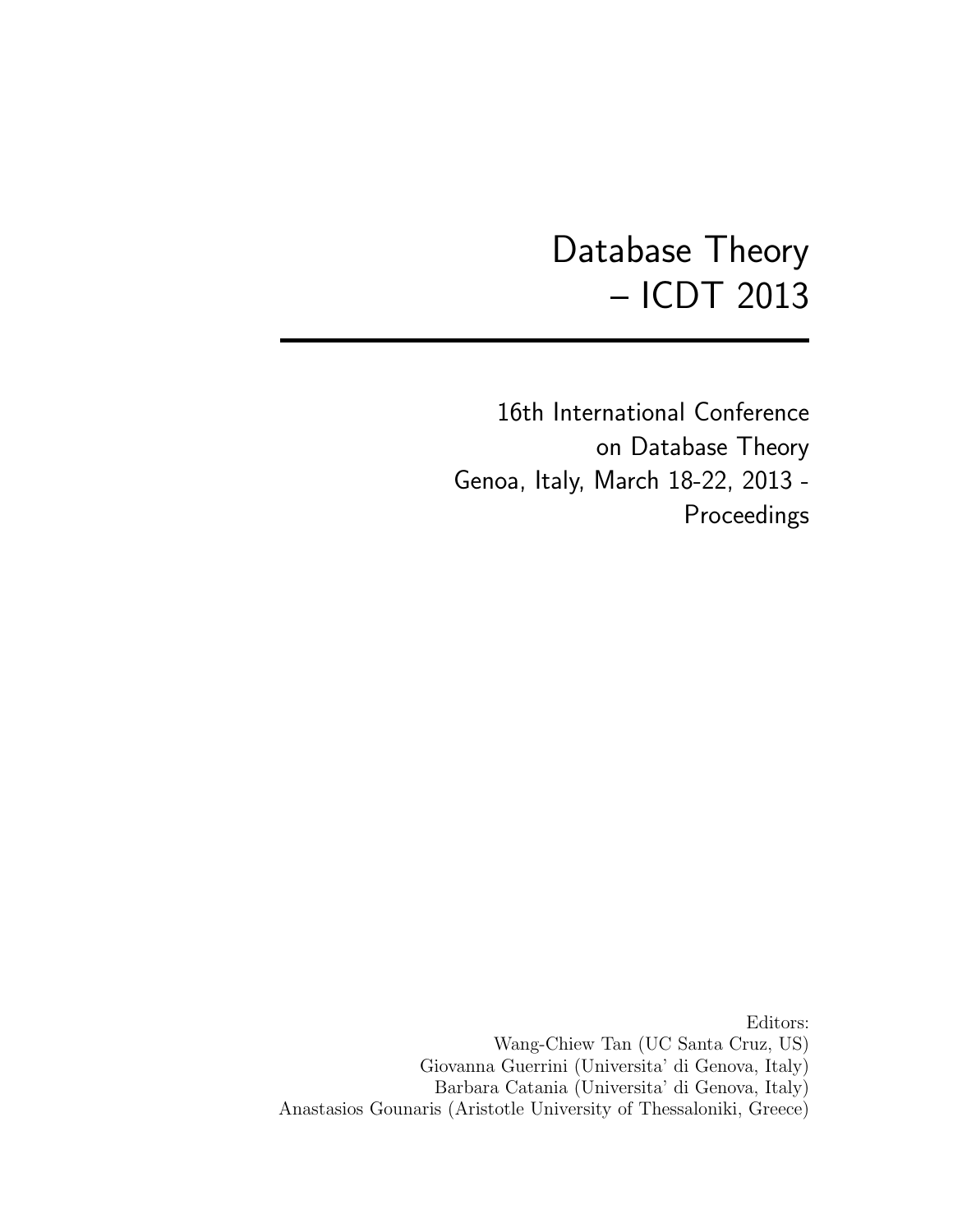Database Theory – ICDT 2013 Proceedings of the 16th International Conference on Database Theory Genoa, Italy, March 18-22, 2013

Editors: Wang-Chiew Tan Giovanna Guerrini Barbara Catania Anastasios Gounaris

The Association for Computing Machinery 2 Penn Plaza, Suite 701 New York, NY, 10121-0701

ACM COPYRIGHT NOTICE. Copyright (c) 2013 by the Association for Computing Machinery, Inc. Permission to make digital or hard copies of part or all of this work for personal or classroom use is granted without fee provided that copies are not made or distributed for profit or commercial advantage and that copies bear this notice and the full citation on the first page. Copyrights for components of this work owned by others than ACM must be honored. Abstracting with credit is permitted. To copy otherwise, to republish, to post on servers, or to redistribute to lists, requires prior specific permission and/or a fee. Request permissions from Publications Dept., ACM, Inc., fax  $+1$  (212) 869-0481, or permissions@acm.org.

For other copying of articles that carry a code at the bottom of the first or last page, copying is permitted provided that the per-copy fee indicated in the code is paid through the Copyright Clearance Center, 222 Rosewood Drive, Danvers, MA 01923, +1-978-750-8400, +1-978-750-4470 (fax).

ACM ISBN: ACM 978-1-4503-1598-2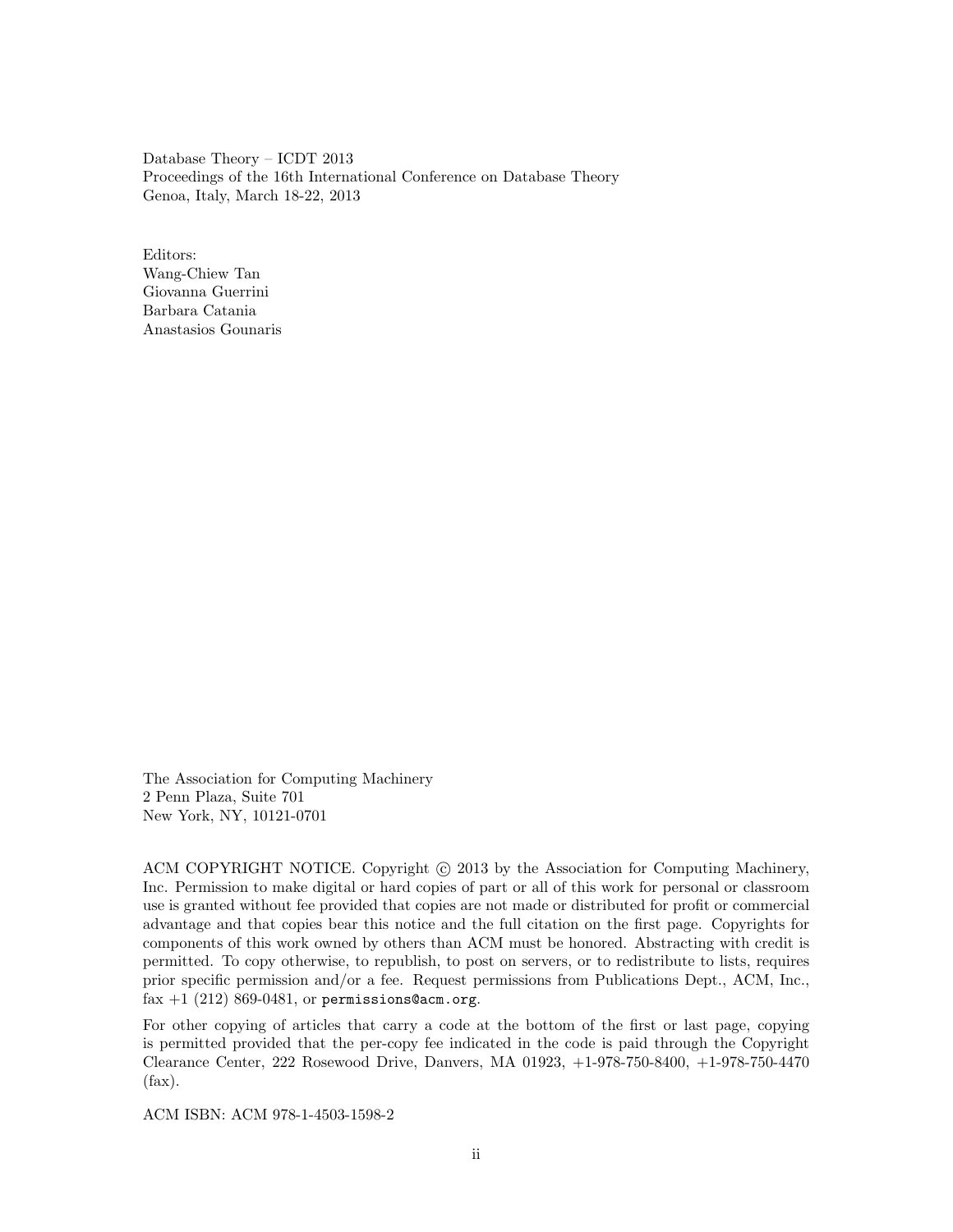## Table of Contents

|                                                                            | $\mathbf{V}$ |
|----------------------------------------------------------------------------|--------------|
| Program Committee Members and External Reviewers                           | vi           |
| ICDT keynote 1                                                             |              |
| The DNA query language DNAQL                                               |              |
| Robert Brijder, Joris J.M. Gillis, and Jan Van den Bussche                 | $1 - 9$      |
| <b>ICDT</b> Keynote 2                                                      |              |
| Enumerating with constant delay the answers to a query                     |              |
|                                                                            | $10 - 20$    |
| <b>Invited Lectures</b>                                                    |              |
| <b>Invited Lecture</b>                                                     |              |
| A Personal Perspective on Keyword Search over Data Graphs                  |              |
|                                                                            | $21 - 32$    |
| <b>Research Sessions</b>                                                   |              |
| <b>Award Papers</b>                                                        |              |
| A Theory of Pricing Private Data                                           |              |
| Chao Li, Daniel Yang Li, Gerome Miklau, and Dan Suciu                      | $33 - 44$    |
| Semi-structured data and XML                                               |              |
| Fast Learning of Restricted Regular Expressions and DTDs                   |              |
|                                                                            | $45 - 56$    |
| Which DTDs are streaming bounded repairable?                               |              |
| Pierre Bourhis, Gabriele Puppis, and Cristian Riveros                      | $57 - 68$    |
| XML compression via DAGs                                                   |              |
| Markus Lohrey, Sebastian Maneth, and Eric Noeth                            | $69 - 80$    |
| <b>Query Processing and Optimization</b>                                   |              |
| Structural Tractability of Counting of Solutions to Conjunctive Queries    |              |
|                                                                            | $81 - 92$    |
| Recursive queries on trees and data trees                                  |              |
| Serge Abiteboul, Pierre Bourhis, Anca Muscholl, and Zhilin Wu              | $93 - 104$   |
| On optimum left-to-right strategies for active context-free games          |              |
| Henrik Björklund, Martin Schuster, Thomas Schwentick, and Joscha Kulbatzki | $105 - 116$  |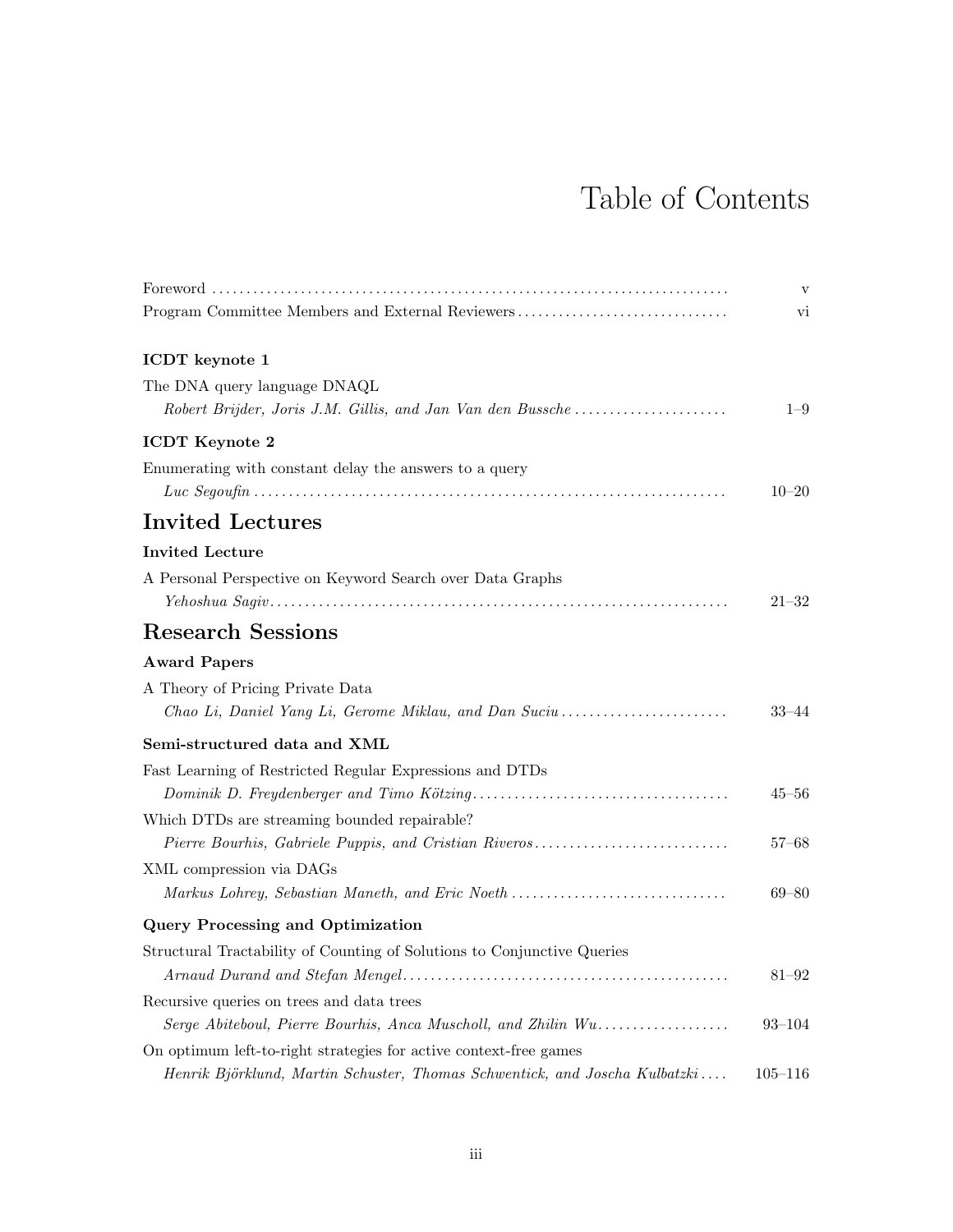### Graph Databases

| Walk Logic as a framework for path query languages on graph databases              |             |
|------------------------------------------------------------------------------------|-------------|
| Jelle Hellings, Bart Kuijpers, Jan Van Den Bussche, and Xiaowang Zhang             | $117 - 128$ |
| Querying Graph Databases with XPath                                                |             |
| Leonid Libkin, Wim Martens, and Domagoj Vrgoč                                      | $129 - 140$ |
| Definability problems for graph query languages                                    |             |
| Timos Antonopoulos, Frank Neven, and Frédéric Servais                              | $141 - 152$ |
| <b>Provenance and Annotations</b>                                                  |             |
| Algebraic Structures for Capturing the Provenance of SPARQL Queries                |             |
| Floris Geerts, Grigoris Karvounarakis, Vassilis Christophides, and Irini Fundulaki | $153 - 164$ |
| A Propagation Model for Provenance Views of Public/Private Workflows               |             |
| Susan B. Davidson, Tova Milo, and Sudeepa Roy                                      | $165 - 176$ |
| Annotations are Relative                                                           |             |
| Peter Buneman, Egor V. Kostylev, and Stijn Vansummeren                             | $177 - 188$ |
| Data Exchange and Query Answering                                                  |             |
| Schema Mappings and Data Exchange for Graph Databases                              |             |
|                                                                                    | $189 - 200$ |
| Containment of Pattern-Based Queries over Data Trees                               |             |
| Claire David, Amélie Gheerbrant, Leonid Libkin, and Wim Martens                    | $201 - 212$ |
| Access Patterns and Integrity Constraints Revisited                                |             |
| Vince Bárány, Michael Benedikt, and Pierre Bourhis                                 | $213 - 224$ |
| <b>Ranking Query Answers</b>                                                       |             |
| Using the Crowd for Top-k and Group-by Queries                                     |             |
| Susan B. Davidson, Sanjeev Khanna, Tova Milo, and Sudeepa Roy                      | $225 - 236$ |
| Certain and Possible XPath Answers                                                 |             |
|                                                                                    | $237 - 248$ |
| Extracting Minimum-Weight Tree Patterns from a Schema with Neighborhood            |             |
| Constraints                                                                        | $249 - 260$ |
|                                                                                    |             |
| Privacy                                                                            |             |
| On Optimal Differentially Private Mechanisms for Count-Range Queries               |             |
|                                                                                    | $261 - 271$ |
| Optimal error of query sets under the differentially-private matrix mechanism      |             |
|                                                                                    | $272 - 283$ |
| Private Decayed Predicate Sums on Streams                                          |             |
| Jean Bolot, Nadia Fawaz, S. Muthukrishnan, Aleksandar Nikolov, and Nina Taft       | $284 - 295$ |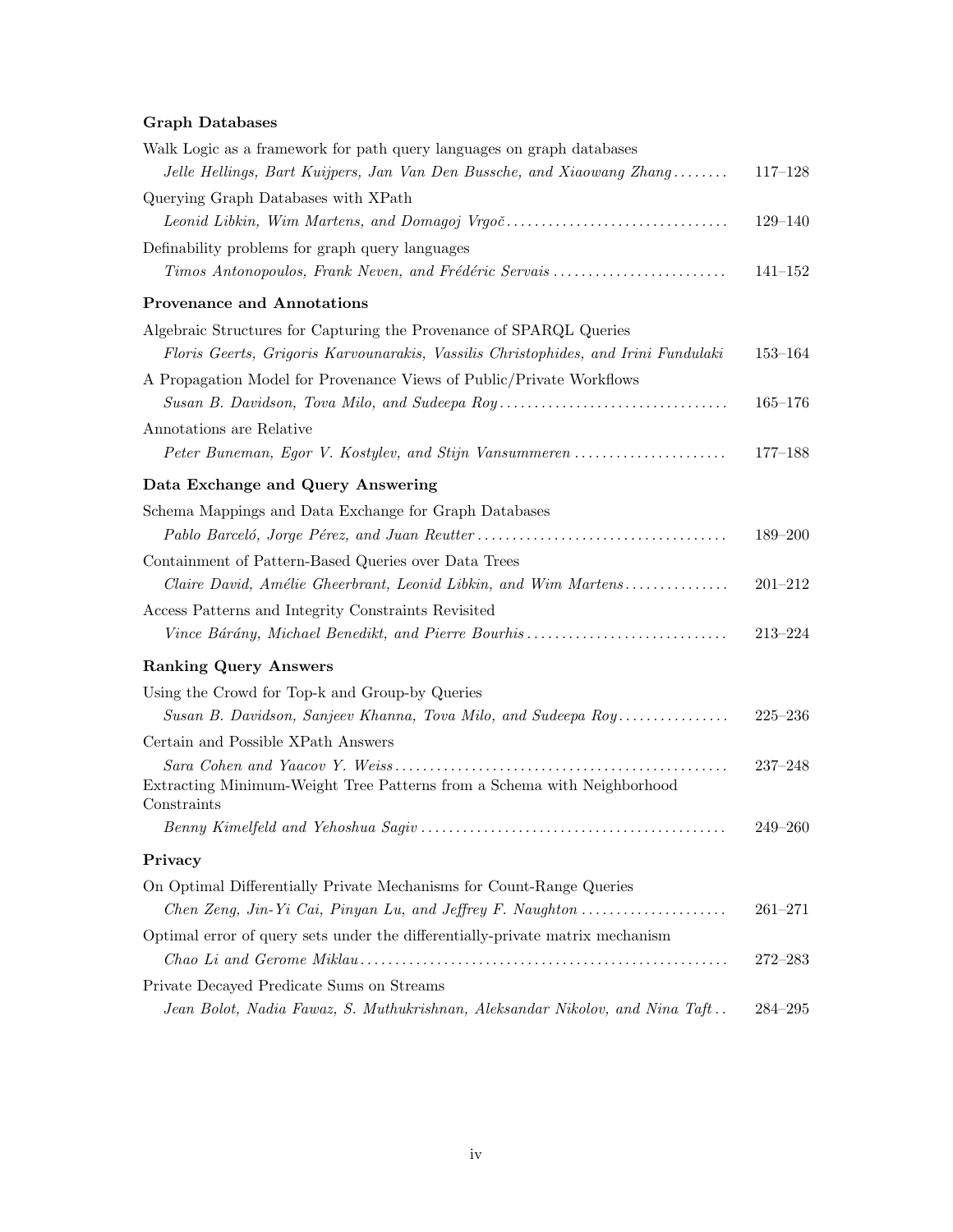### Foreword

The 16th International Conference on Database Theory (ICDT 2013) was held in Genoa, Italy, March 18-22, 2013. Originally biennial, the ICDT conference has been held annually and jointly with EDBT ("Extending Database Technology") since 2009.

The proceedings of ICDT 2013 includes an overview of a keynote address by Jan Van den Bussche (Hasselt University), an overview of a keynote address by Luc Segoufin (INRIA and ENS Cachan), and an overview of an invited tutorial by Yehoshua Sagiv (Hebrew University of Jerusalem). There are 22 research papers that were selected by the program committee, out of 57 submissions. Out of the 22 accepted papers, the program committee selected the paper "A Theory of Pricing Private Data" by Chao Li, Daniel Li, Gerome Miklau, and Dan Suciu for the ICDT 2013 Best Paper Award. The program committee and external referees deserve thanks for their efforts in ensuring quality reviews to the authors of submitted papers. The program committee also deserve thanks for their careful deliberation in arriving at the set of accepted papers, their work in the selection of keynote speakers and invited tutorial, and the selection of the best paper. In addition, this is the inaugural year for the ICDT Test-of-Time (ToT) award. The ToT award was established by the ICDT Council with the goal of recognizing one paper, or a small number of papers, presented at ICDT from 10 years prior that have best met the "test of time". The ICDT 2013 ToT Award Committee consisted of Maurizio Lenzerini (chair), Tova Milo, and Cristina Sirangelo. The ToT committee selected the paper "Data Exchange: Semantics and Query Answering" by Ronald Fagin, Phokion G. Kolaitis, Renée J. Miller, and Lucian Popa for the ICDT 2013 Test-of-Time Award. This paper originally appeared in the proceedings of ICDT 2003.

Wang-Chiew Tan, ICDT 2013 Program Committee Chair